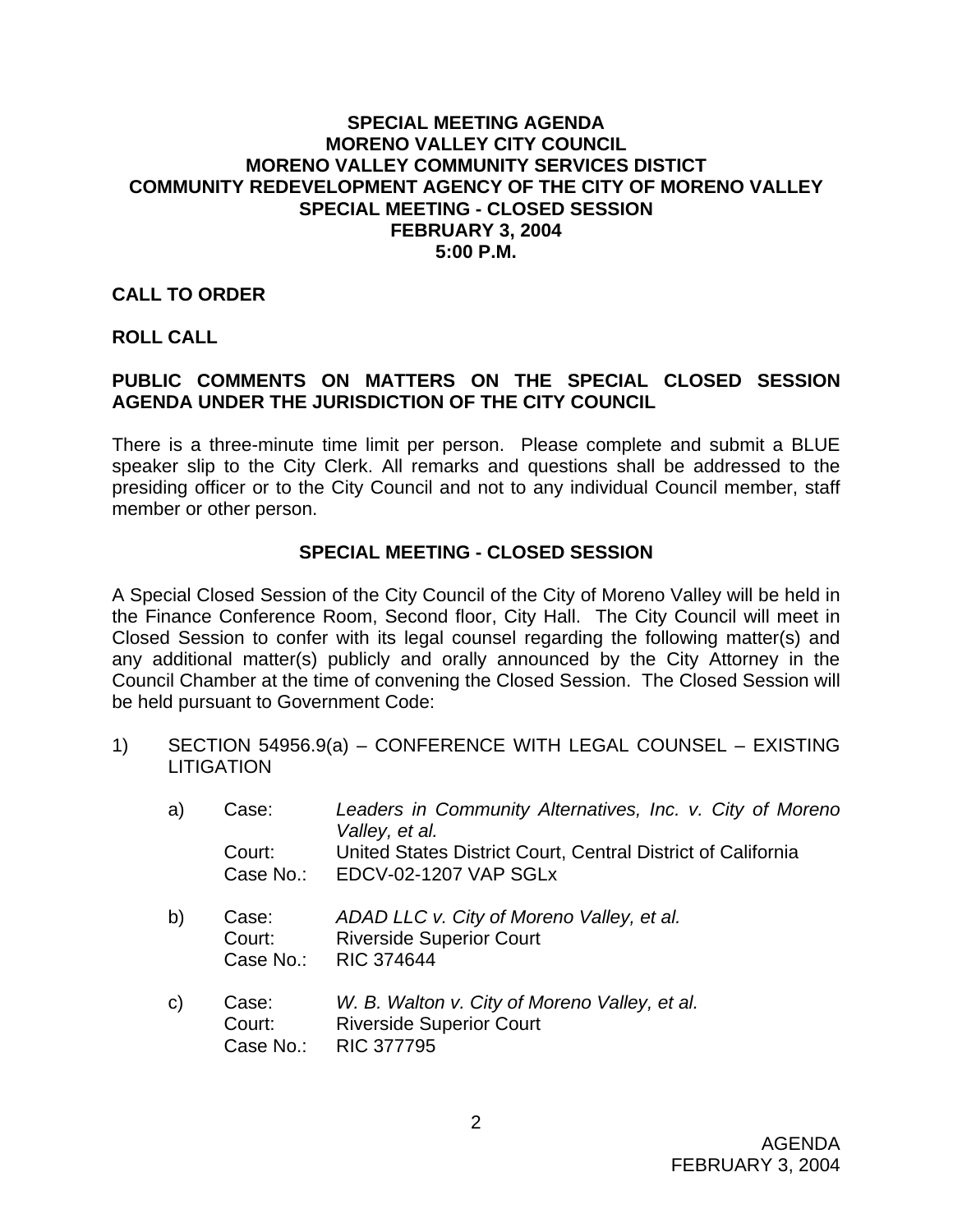- d) Case: *Sierra Lathing, Inc. v. City of Moreno Valley, et al.*  Court: Riverside Superior Court Case No.: RIC 281662
- e) Case: *Angel Mendoza, by and through his guardian ad litem, Eulalia Mendoza v. City of Moreno Valley and Moreno Valley Animal Services, and Does 1 through 50, Inclusive*  Court: Riverside Superior Court Case No.: RIC 396599
- f) Case: *Suarez v. City of Moreno Valley*  Court: Riverside Superior Court Case No.: RIC 396766
- g) Case: *Davalos v. City of Moreno Valley, et al.*  Court: Riverside Superior Court Case No.: RIC 402802
- h) Case: *Lauren Lynn Baisden, by Dolores Baisden her guardian ad litem v. City of Moreno Valley*  Court: Riverside Superior Court Case No.: 404900
- i) Case: *Public Entity Risk Management Authority v. City of Moreno Valley, City of Palm Desert, City of Simi Valley, City of Palm Springs, City of La Quinta, City of Hemet, Coachella Valley Association of Governments, City of Rolling Hills, and DOES 1-50* Court: Riverside Superior Court
	- Case No.: INC 038382
- j) Case: *City of Desert Hot Springs, Debtor*  Court: United States Bankruptcy Court, Central District of California, Riverside Division Case No.: RS01-30756-DN
- k) Case: *Citizens to Enforce CEQA v. City of Moreno Valley, et al.*  Court: Riverside Superior Court Case No.: 403114
- l) Case: *MVN v. City of Moreno Valley* Court: Riverside Superior Court Case No.: RIC 405474